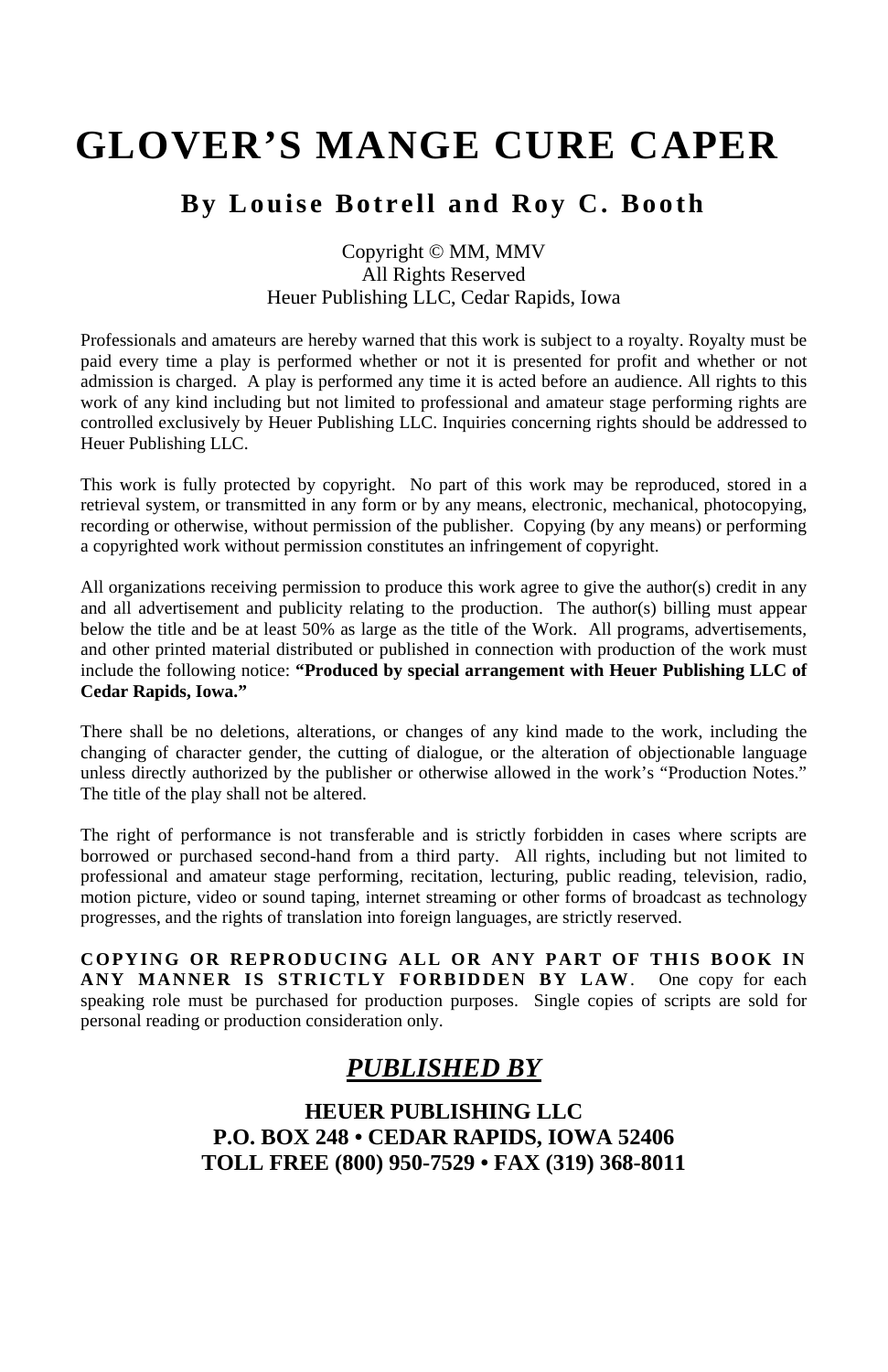#### **SYNOPSIS**

Two junior high girls in 1949 experiment with a radicalized beauty treatment in an attempt to become popular with less than favorable results.

#### **Running Time**: 25 Minutes

# ENE<br>
MERE<br>
ENE<br>
ENE<br>
ENE<br>
ENE<br>
ENE<br>
DLINE<br>
DLINE<br>
DENE<br>
DENE<br>
DENE<br>
DENE<br>
DENE<br>
DENE<br>
DENE<br>
DENE<br>
DENE<br>
DENE<br>
DENE<br>
DENE<br>
DENE<br>
DENE<br>
DENE<br>
DENE<br>
DENE<br>
DENE<br>
DENE<br>
DENE<br>
DENE<br>
DENE<br>
DENE<br>
DENE<br>
DENE<br>
DENE<br>
DENE<br>
DENE<br>
DENE a precocious junior high student. (122 l **CHARACTERS** *(4 women, 1 man)* DARLENE...................................... a precocious junior high student. *(122 lines)* CAROLINE .................................... her best friend. *(130 lines)* JENNIE**...........................................** Darlene's little sister. *(68 lines)* MRS MILLS................................... her never seen mom. *(4 lines)* MR SMART ................................... the local drug store owner.*(20 lines)*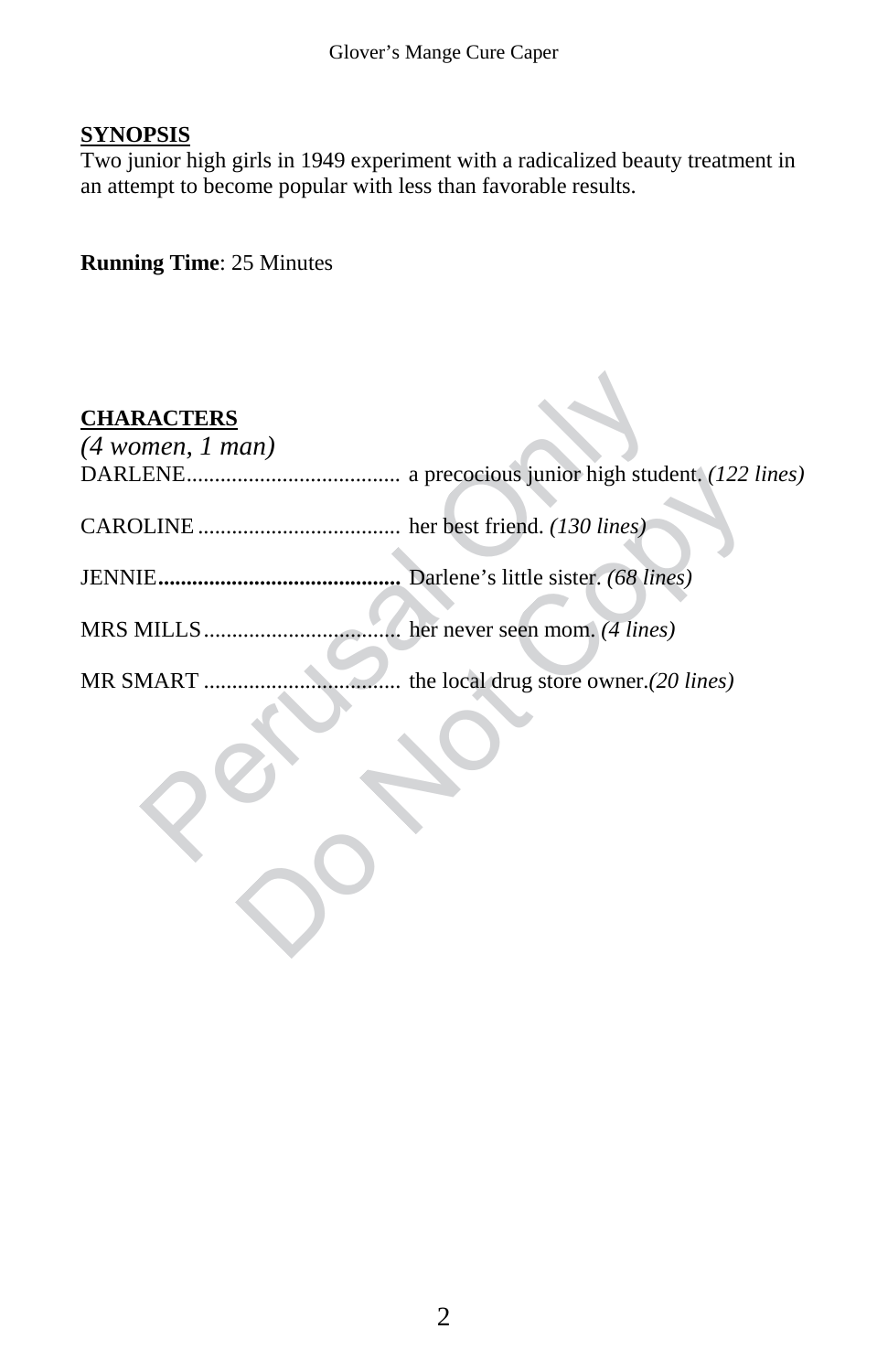*The Glover's Mange Cure Caper* debuted at the Bigfork Village Hall in Bigfork, Minnesota, on October 18, 2002. Nine other performances followed at the Hill City High School, the Greenway Auditorium (Coleraine), and the Sawmill Inn in Grand Rapids through October 30. Produced by the Grand Rapids Players, the original cast and crew were as follows:

DARLENEKathryn LaRue Spooner CAROLINE Adrienne Mabelle Latimer JENNIEHaven Elizabeth Davis MRS. MILLSJanice Schultz MR. SMARTWerner Schultz

MILLSJanice Schultz<br>
MILLSJanice Schultz<br>
MARTWerner Schultz<br>
orRoy C. Booth<br>
ant DirectorRoy C. Booth<br>
ManagerCynthia Booth<br>
&<br>
DesignerRoy C. Booth<br>
C. Booth<br>
Up DesignerCynthia Booth<br>
Up DesignerCynthia Booth<br>
Up TechJa FShane Troumbly<br>
rc Shane Troumbly, Joe Procopio,<br>
erCynthia Booth<br>
hane Troumbly, Joe Procopio,<br>
erCynthia Booth<br>
nice Schultz &<br>
E Lefler &<br>
Dore<br>
usan Wass<br>
, 2002, an encore performance was given at the Myles Rei<br>
Rapi DirectorRoy C. Booth Assistant DirectorShane Troumbly Technical DirectorRoy C. Booth Stage ManagerCynthia Booth Scenic & Sound DesignerRoy C. Booth Light DesignersShane Troumbly, Joe Procopio, & Roy C. Booth Make-Up DesignerCynthia Booth Make-Up TechJanice Schultz & Susan Johnson CostumersConnie Lefler & Barb Thompson PublicityToni Moore House ManagerSusan Wass

On November 30, 2002, an encore performance was given at the Myles Reif Center of Grand Rapids, MN. The stage manager was Randy Gagne, the light and sound designer was John Miller. The play has been produced numerous times since then.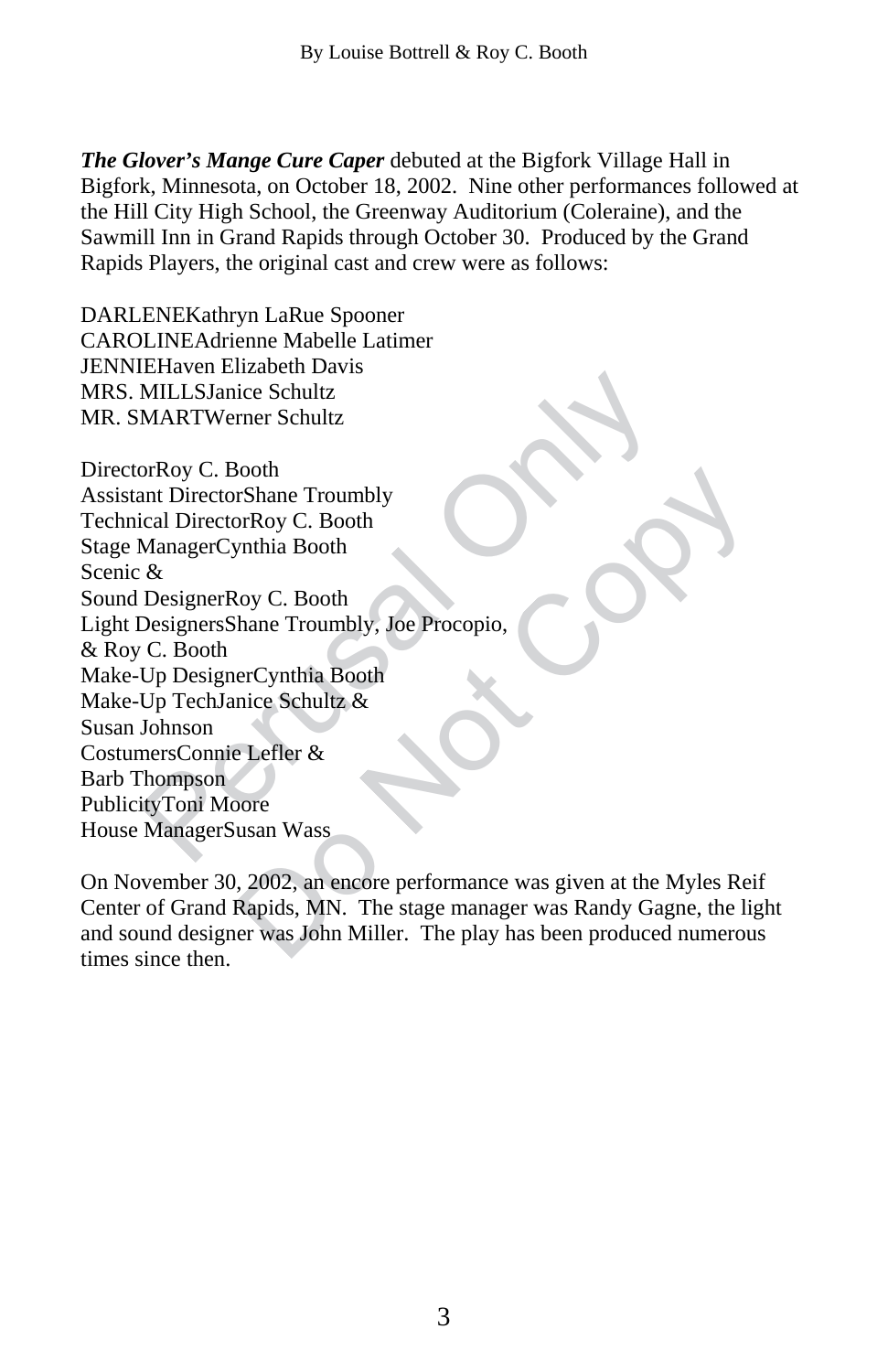**Time:** *The start of a fair weathered weekend during the beginning of the 1949 school year in a small midwestern town.* 

**Place:** DARLENE and JENNIE's *living room.*

*At Rise:* CAROLINE *is sitting at the couch – reading a teen magazine. Her best friend* DARLENE *sits nearby in a chair with her back to the audience with pink facial goo all over her face, while* DARLENE*'s younger sister,* JENNIE, *watches with amazement in another chair*. *All are dressed casually* – CAROLINE *in a black pullover*.

- **DARLENE:** Elp!!!
- **CAROLINE:** Hmm?
- **DARLENE:** El eee! El eee! El!!! (*Starts waving frantically*.)
- **CAROLINE:** Now what?
- **DARLENE:** Ahhhhnnnn! Elllll!
- **CAROLINE:** Oh for crying out loud, Darlene, I still can't make out a single word you're saying.
- **DARLENE:** Annnn eeeeee!!!
- **CAROLINE:** Do you have any idea at all what she's trying to say, Jennie?
- For sister, JENNIFE, watches with analyzement in another<br>essed casually CAROLINE in a black pullover.<br> **ENE:** Elp!!!<br>
JLINE: Hmm?<br>
JLINE: Now what?<br> **ENE:** Ahhhhnnnl EllIII!<br>
JLINE: Oh for crying out loud, Darlene, I sti nm?<br>
Nee! El eee! El!!! (*Starts waving frantically.*)<br>
w what?<br>
nhnnnn! Ellll!<br>
of for crying out loud, Darlene, I still can't make out a<br>
you're saying.<br>
nnn eeeee!!!<br>
you have any idea at all what she's trying to say,<br> **JENNIE:** She's yelling for help. And she probably wants us to fan her some more. She must be melting under that thing.

#### **CAROLINE:** Oh.

*DARLENE bobs her head up and down frantically*.

**JENNIE:** Is that it Darlene? Do you want us to fan you? **DARLENE:** YE! URRY! URRY!

**JENNIE:** Yep, that's it. Get that arm flapping, Caroline! Hee!

**CAROLINE:** Humph. Pest. (*Grabs a coverless* Seventeen Magazine*, starts fanning*.) Every time you smear that mask on your face we have to fan you, Darlene. Over and over again.

**DARLENE:** Emmmm!

**CAROLINE:** And you've put it on your eyelids again…

**DARLENE:** Aaaaauuugghh!

**JENNIE:** *Again*?

**CAROLINE:** Ew… and your eyes are watering like crazy and making gooey streaks all over…

**DARLENE:** Emmmmmmew.

**CAROLINE:** I'm pretty sure you could go blind if it gets in your eyes! **DARLENE:** Agk!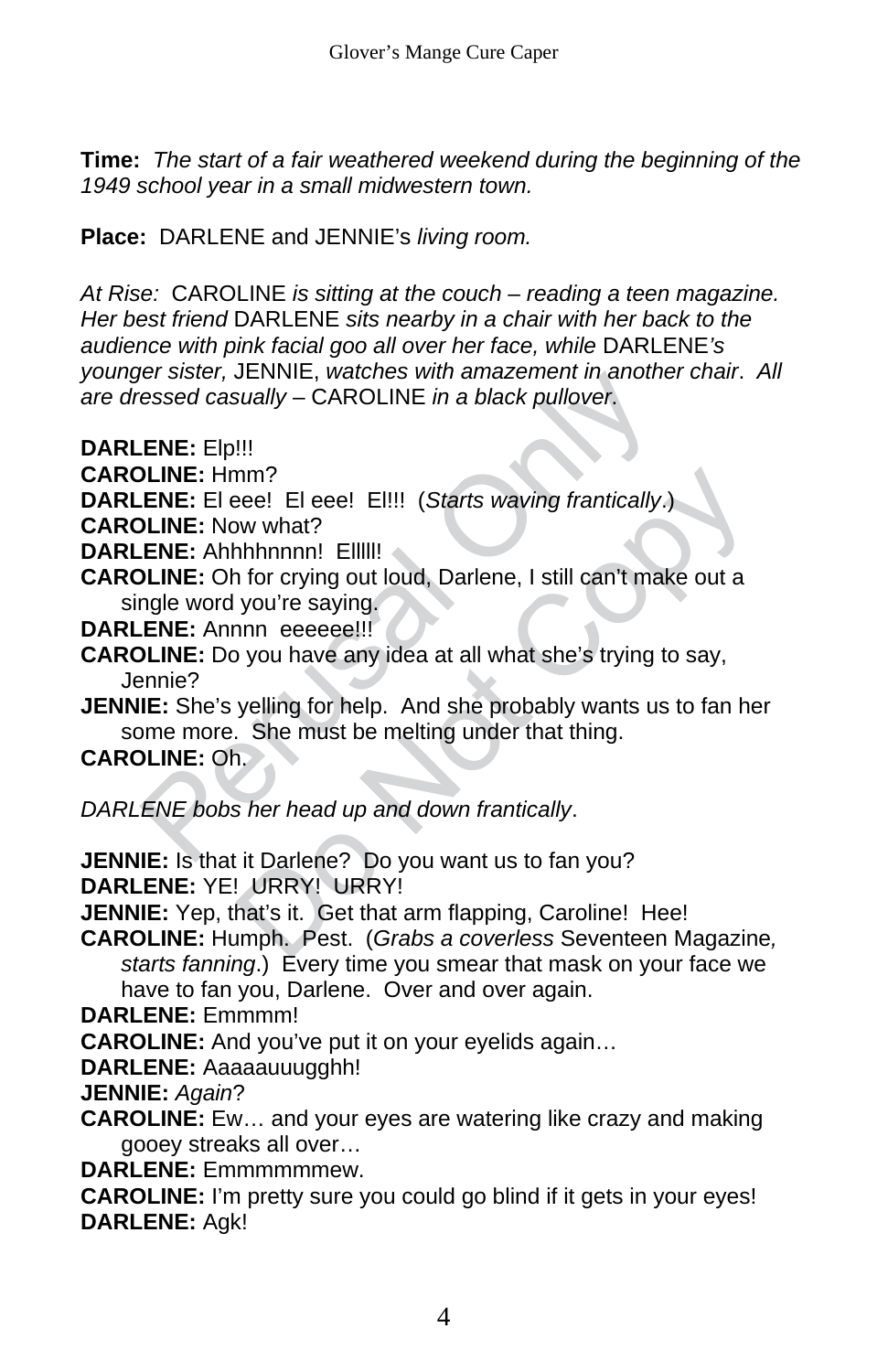**JENNIE:** Really? Wow!

- **CAROLINE:** (*Shouting back into the kitchen*.) Mrs. Mills, can't she go blind if that gets in her eyes!?
- **MRS. MILLS:** (*Offstage from the kitchen*.) Probably! Do you want mustard or mayonnaise on your bologna?!
- **JENNIE:** Mustard!
- **CAROLINE:** Oleo!
- **DARLENE:** Ayo!
- **MRS. MILLS:** (*Offstage*.) What was that Darlene!?
- **DARLENE:** Ayonnaise! Ayonnaise!
- **MRS. MILLS:** (*Offstage*.) That's what I thought! All right, mayonnaise it is, then….
- **JENNIE:** Thanks, Mom!
- **DARLENE:** 'Aroline, kee annin'! Kee annin'!
- **CAROLINE:** What?
- **JENNIE:** "Keep fanning."
- **CAROLINE:** Oh. (*Fans harder, until…*) My arm is tired. How long do we have to keep this up?
- **DARLENE:** It ill sto urnin' soon. Kee annin'! Kee annin'!
- **EXECT:** (Offstage.) That's what I thought! All right, m<br> **MILLS:** (Offstage.) That's what I thought! All right, m<br> **IE:** Thanks, Mom!<br> **ENE:** 'Aroline, kee annin'! Kee annin'!<br> **IE:** "Keep fanning."<br> **IE:** "Keep fanning." **CAROLINE:** You do know Darlene, that as impossible as it may seem, I do have a life….

**DARLENE:** Hurm?

- **JENNIE:** You do?
- **CAROLINE:** Quiet, pest!
- **JENNIE:** (*Sticks out her tongue*.) Nyeah!
- **CAROLINE:** (*Sticks out her tongue*.) "Nyeah," right back at you, you… pest. (*To* DARLENE.) Aren't we done yet?
- **DARLENE:** I unno… Ennie?
- bline, kee annin ! Nee annin !<br>
hat?<br>
fanning."<br>
1. (*Fans harder, until...*) My arm is tired. How long d<br>
keep this up?<br>
sto urnin' soon. Kee annin'! Kee annin'!<br>
uu do know Darlene, that as impossible as it may seen<br>
fe. **JENNIE:** Okay, it's been twenty minutes -- you can stop now. Time to peel all that gunk off!
- **DARLENE:** Woo.
- **CAROLINE:** Well, it's about time! (*Tosses the magazine, plops down in a chair. Grabs a newspaper*.)
- **JENNIE:** Here, Darlene, let me help you to the sink.

**DARLENE:** 'Kay.

*The two start making it to the sink in the back offstage, while* DARLENE *starts removing the gooey facial mask*.

**JENNIE:** Boy, Darlene, you sure look pretty scary with all that goop on your face!

**DARLENE:** Huhr.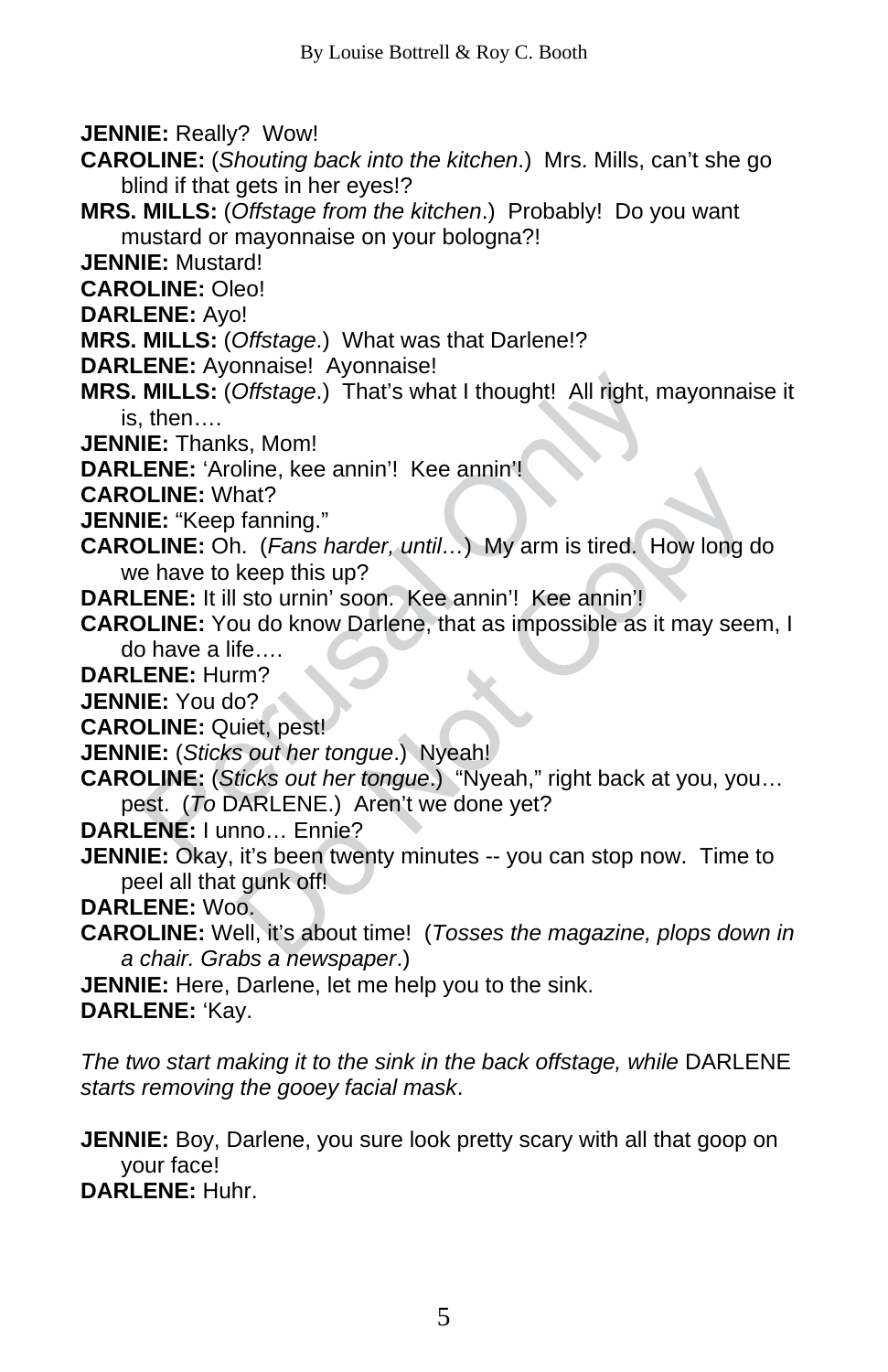**CAROLINE:** Heh. Kind of like that monster that was featured in that movie last week at the drive-in!

**JENNIE:** Wow! I saw an ad for that one in the paper! Boy, was it really scary looking! Grarrr! Graar!!!

**CAROLINE:** Yes, almost as scary as Darlene!

**DARLENE:** (*Offstage*.) Ha, ha! 'Ery unny! "Ery unny!

**CAROLINE:** My brother saw it, said it wasn't all that good, though. He says all the monster ever does is run around scaring people while wrecking things until it dies in the end. Big deal.

**DARLENE:** (*Offstage*.) Ties, huh? (*Washes off more*. *Finally*.) Ah! Finally! (*Reenters*.) See how smooth my face looks and how you can't see my pores?

**JENNIE:** Yeah.

**DARLENE:** Towel, please.

**JENNIE:** (*Hands* DARLENE *a towel*.) Here you go.

**DARLENE:** Thanks.

**JENNIE:** (*Looking closely*.) Wow, that IS smooth.

ENE: Unity of Mathematics of Medical Cheen the Bigureton<br>
Inally! (Reenters.) See how smooth my face looks and<br>
In the emy pores?<br>
IE: Yeah.<br>
ENE: Towel, please.<br>
IE: (*Hands DARLENE a towel.*) Here you go.<br>
ENE: Thanks.<br> Wel, piease.<br>
Is DARLENE a towel.) Here you go.<br>
ins cince of the smooth.<br>
In right it is! (*Running her hand along her face.*) Smo<br>
immy Pruett and the others at school don't notice me<br>
you're practically glowing!<br>
huh.<br> **DARLENE:** Darn right it is! (*Running her hand along her face*.) Smooth as silk! If Jimmy Pruett and the others at school don't notice me now…

**JENNIE:** Wow, you're practically glowing!

**DARLENE:** Uh huh.

**CAROLINE:** "Don't look directly into the light." Hey, Darlene…

**DARLENE:** What?

**CAROLINE:** Want to catch a movie over at the Bijou tonight?

**DARLENE:** I dunno? What's playing?

- **CAROLINE:** Let me find today's paper and see. (*Goes to find a newspaper*.)
- **DARLENE:** Say, if something *really* good is playing, then maybe I can test out my new look there… (*Sits*.)

**JENNIE:** Can I go, too?

**DARLENE:** NO!

**JENNIE:** Hmph!

**CAROLINE:** Here it is. (*Flips through the pages, reads*.) Nope. (*Sighs*.) Another crummy western.

**DARLENE:** Oh, well, I'd rather stay in tonight anyway…

**CAROLINE:** (*Reading more*.) Say, did you see this story in the paper here about some guy offering a reward for some dumb lost dog? **DARLENE:** No.

**JENNIE:** What kind of dog is it?

**CAROLINE:** Says here it's a Saint Bernard named "Rufus"…

**JENNIE:** Wow! Does it say if it's got one of those little barrels under its collar like in the cartoons?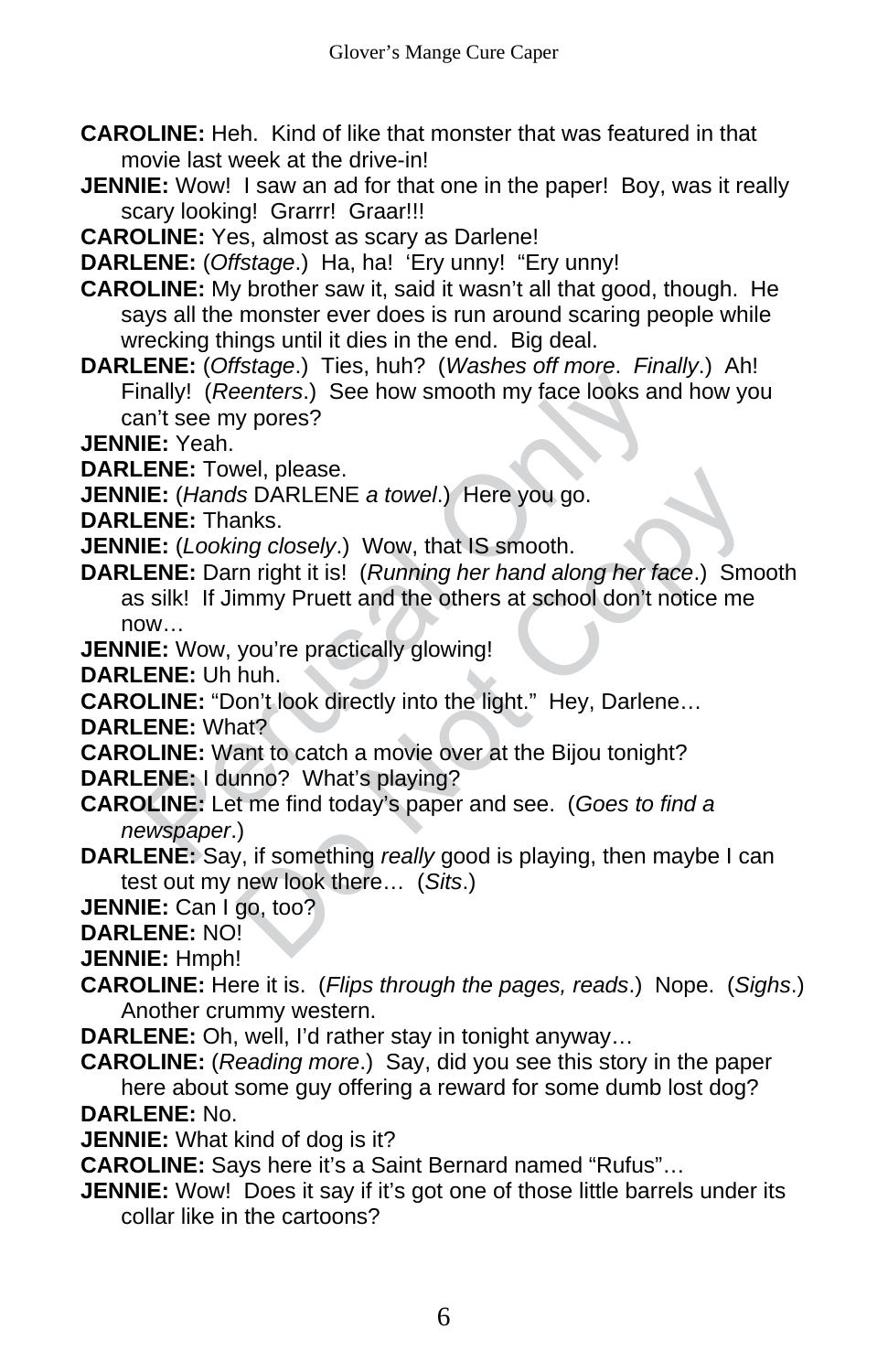**CAROLINE:** I don't think so…

**JENNIE:** Oh.

**DARLENE:** Pest. Say, now that we've decided to stay in tonight, let's do a mask on you, Caroline.

**CAROLINE:** Uh…

**DARLENE:** You know it would help you. Especially with your…

**CAROLINE:** No – no masks! I still remember what a disaster it was that last time you tried to give me just a simple perm!

**DARLENE:** (*Giggling*.) Oh, how can I ever forget…

**CAROLINE:** I looked like I was ready for Halloween in July!

**JENNIE:** (Acting like Frankenstein's Monster.) Uhrrrr… fire… bad!

**CAROLINE:** (*Throwing a couch pillow at* JENNIE.) No thank you! **JENNIE:** Hee, hee!

**DARLENE:** (*With a sly smile, leaning over*.) Say, is that dandruff on your shoulder?

**CAROLINE:** Don't be silly, Darlene. I don't have dandruff! None! I am practically spotless! Do you see any dandruff on me, Jennie?

**JENNIE:** (*Playing along*.) Well… maybe just a little.

**CAROLINE:** A little? (*Looks and sweeps*.) Where? Where? **JENNIE:** In the back.

**CAROLINE:** (*Running her hand behind her head looking down on her black sleeve*.) EEK! That's "not a little," Jennie!

**JENNIE:** Okay, so it's practically a snowstorm!

**CAROLINE:** Agk!

**JENNIE:** Hee, hee! (*Exits into the kitchen*.)

**EXECT:** To word and The Mandron Through The Castroline: (Acting like Frankenstein's Monster.) Uhrrr... fire<br> **DE:** (Acting like Frankenstein's Monster.) Uhrrr... fire<br> **DE:** (Acting like Frankenstein's Monster.) Uhrrr... that a siy smile, learning over.) Say, is that dandrun on<br>er?<br>m't be silly, Darlene. I don't have dandruff! None! I apptiess! Do you see any dandruff on me, Jennie?<br>ittle? (Looks and sweeps.) Where? Where?<br>back.<br>bunning he **CAROLINE:** Dandruff!? Oh no! Oh no! I can't go to school on Monday with... with dandruff! It's picture day! Picture day! I just can't! **DARLENE:** Okay, okay…

**CAROLINE:** What am I going to do!?!

**DARLENE:** Don't panic, don't panic! Um…

**CAROLINE:** Ah, ah! Do something! Do something! Please!

**DARLENE:** Um… OK, OK, um… uh… (*Sees magazine*, *picks it up*) Aha, I've got it!

**CAROLINE:** What!? What!?!

**DARLENE:**Just yesterday I was reading an ad in the back of *True Romance*… that said, "Use Glover's Mange Cure treatment and you won't have dandruff…" (*Tosses magazine*.)

**CAROLINE:** Or any hair.

**DARLENE:** Let's go down to Glen Smart's, get a bottle, and give you a treatment.

**CAROLINE:** No!

**DARLENE:** Oh, why not?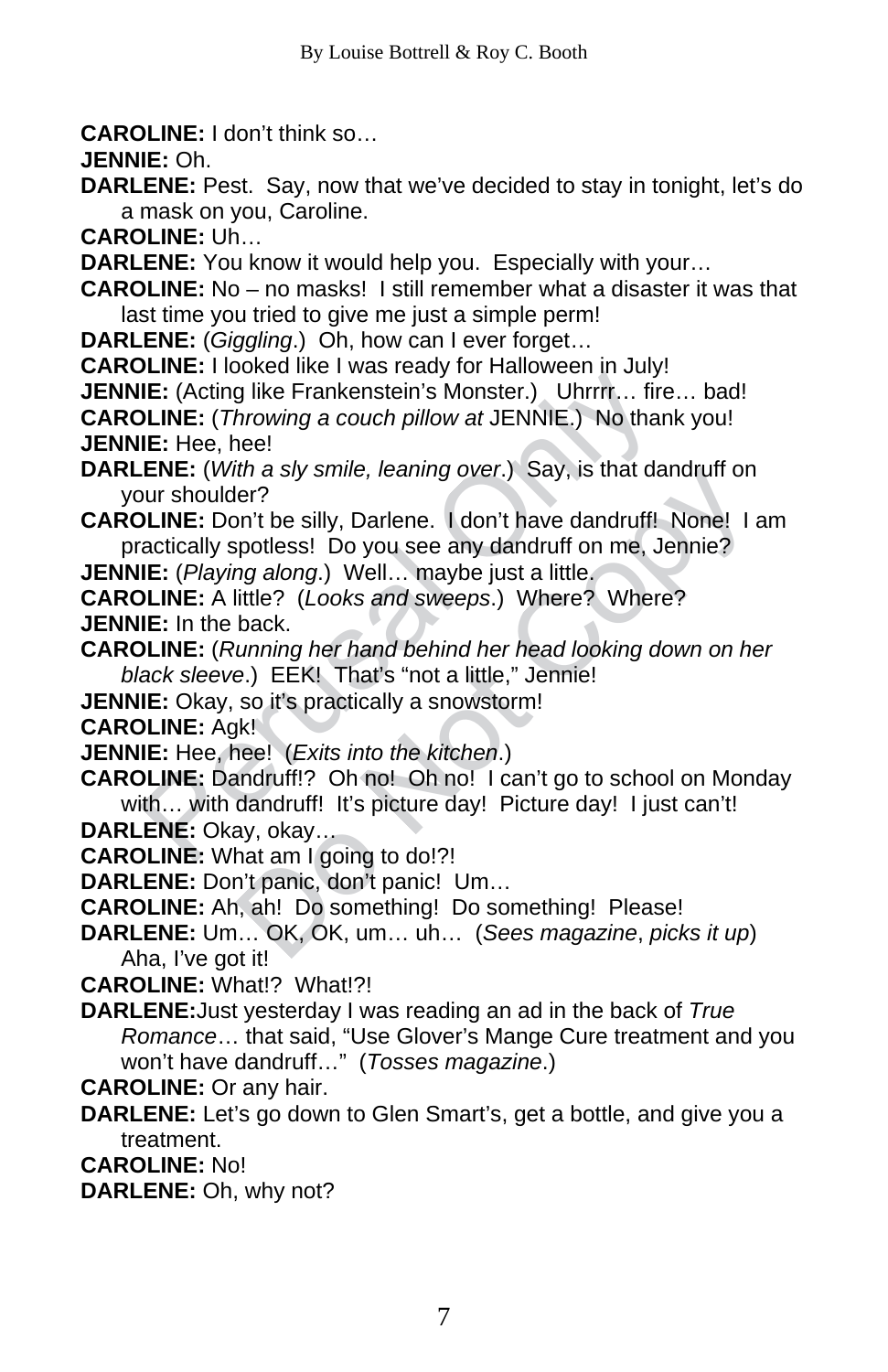**CAROLINE:** Because every time you try and do something with me like that it ends in disaster, that's why!

**DARLENE:** Oh, it doesn't happen *every* time, silly….

**CAROLINE:** Ha!

**JENNIE:** (*Entering with a pop bottle and sandwich in hand*.) "Ha," what? **DARLENE:** We're going down to Glen Smart's drug store and get a

bottle of Glover's Mange Cure for Caroline's dandruff.

**JENNIE:** Oh. Will that work? It looks kinda bad from this angle.

**CAROLINE:** Hey!

**DARLENE:** Of course it will! It says so in an ad on the back cover of *True Romance*!

**JENNIE:** Oh.

**DARLENE:** Wait a minute! I just realized something! Is that *True Romance* the magazine or the comic book?

**JENNIE:** Um… the comic book?

**CAROLINE:** You're going to follow the advice of a hair treatment ad that was on the back cover of a comic book!?!

**DARLENE:** Um… yes?

**CAROLINE:** Oh, for…!

**JENNIE:** Hey, what's wrong with comic books!?

EVERT: Unit of School and School and School and School and School and School II: Oh.<br>
LERE: Wait a minute! I just realized something! Is that omance the magazine or the comic book?<br>
IE: Um... the comic book?<br>
IE: Um... the The magazine of the comic book?<br>
the comic book?<br>
the comic book?<br>
the comic book?<br>
the comic book!?!<br>
that's wrong with comic books!?<br>
that's wrong with comic books!?<br>
that's wrong with comic books!?<br>
i, they'll rot your **CAROLINE:** Oh, they'll rot your mind, pest – they're not sophisticated like, like… like *Seventeen Magazine*! Especially those dumb super hero and adventure comics!

- **DARLENE:** I dunno Caroline, I still like to read *Archie* and *Patsy Walker* every once in a while and…
- **JENNIE:** And Darlene says you still got all of those *Little Lulu* comics in your…
- **DARLENE:** Jennie…

**JENNIE:** Well…

**CAROLINE:** Never mind. I don't want to hear about it. Look, I won't do it unless you do it too, Darlene.

**DARLENE:** Why?

**CAROLINE:** I don't want to be the only bald-headed girl in junior high if you screw up, that's why!

**JENNIE:** Heh! Yeah, especially on picture day!

**CAROLINE:** ESPECIALLY on picture day!

**DARLENE:** But I don't have any dandruff.

**JENNIE:** (*Looks*.) Nope. Not a flake.

**CAROLINE:** (*Glaring*.) You do if I do.

**DARLENE:** Okay, okay, fine, I'll do it. Only if it will make you feel better! **CAROLINE:** All right then!

**JENNIE:** Glen Smart's place?

**DARLENE:** Sure, why not?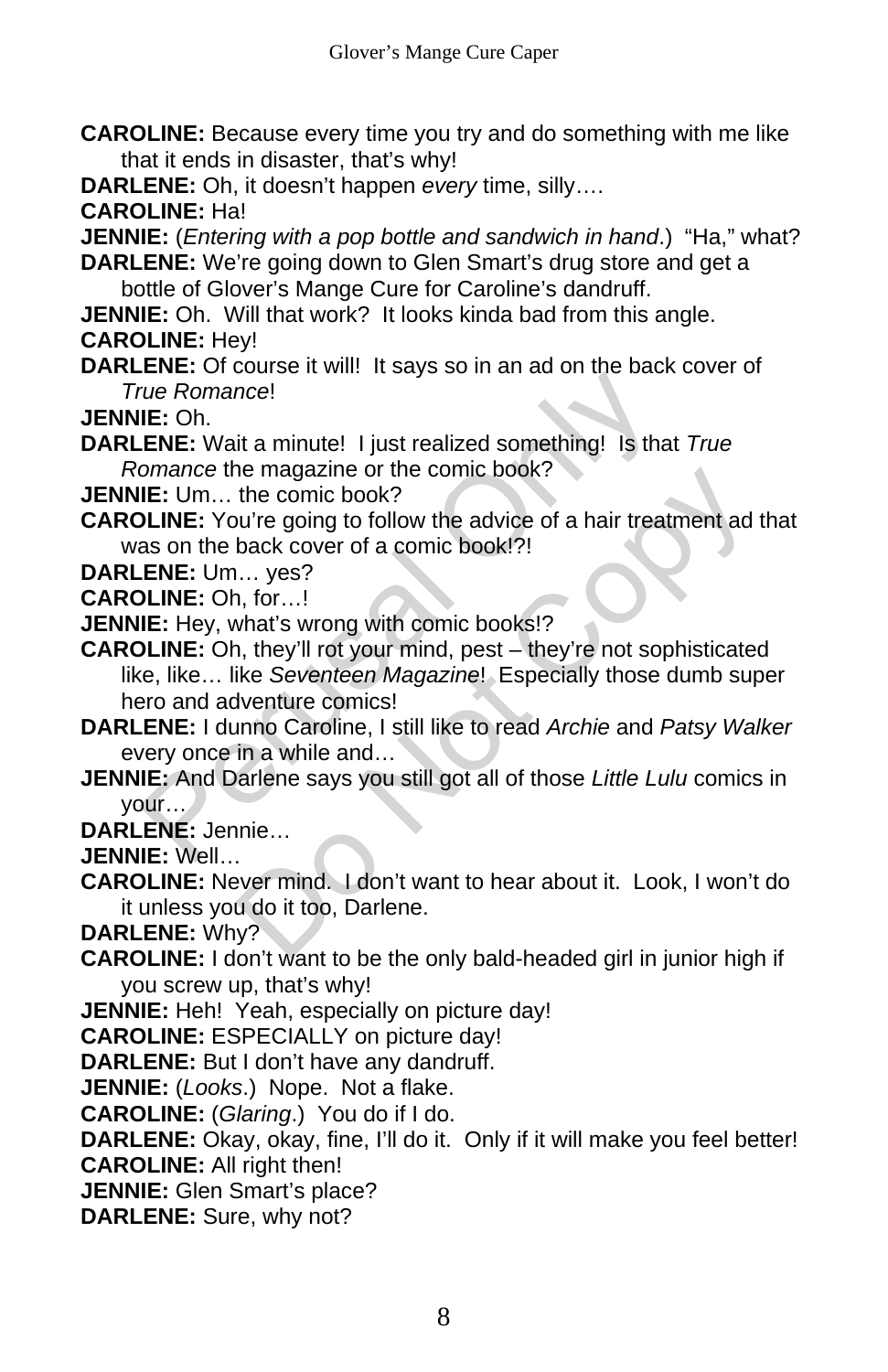**CAROLINE:** I dunno, you know what kind of a blabbermouth he is… **JENNIE:** Yeah! **DARLENE:** I've got it covered. Trust me. **CAROLINE:** I know I am going to regret this, but OK. **DARLENE:** OK! **JENNIE:** And where do you plan to get the money for this? Hmm? **DARLENE:** Easy. (*Turns*.) MOM!

*Blackout*.

*Pause*.

*The jingle-jangle of shop door cowbells peal as the…*

*Lights come up on another part of the stage*. MR. SMART, *the local druggist, is behind a counter as* DARLENE *and* JENNIE *enter*.

example-jangle of shop door cowbells peal as the...<br>
i come up on another part of the stage. MR. SMART,<br>
ist, is behind a counter as DARLENE and JENNIE ent<br> **iMART:** Well, hello, girls.<br> **ENE & CAROLINE:** Hello, Mr. Smart. on another part of the stage. MK. SMART, the local<br>ind a counter as DARLENE and JENNIE enter.<br>Vell, hello, girls.<br>**AROLINE:** Hello, Mr. Smart.<br>**AROLINE:** Fine.<br>**AROLINE:** Fine.<br>iood. So, what can I do for you?<br>...do you ha **MR. SMART:** Well, hello, girls. DARLENE & **CAROLINE:** Hello, Mr. Smart. **MR. SMART:** And how are you both today? DARLENE & **CAROLINE:** Fine. **MR. SMART:** Good. So, what can I do for you? **DARLENE:** Um…do you have any Glover's Mange Cure? **MR. SMART:** Glover's Mange Cure? Glover's Mange Cure… Why, I sure do. **DARLENE:** I'd like to buy some, please. **MR. SMART:** Are you sure that's what you want? **DARLENE:** Uh huh. **MR. SMART:** I see. (*Pause*.) Got a mangy dog? **CAROLINE:** Well... kind of. **MR. SMART:** Really? What kind of dog is it? **CAROLINE:** Uh… **DARLENE:** A Saint Bernard! **CAROLINE:** Darlene… **DARLENE:** Yeah, a big… um… Saint Bernard! Yeah, that's it! A Saint Bernard! **CAROLINE:** Darlene… **MR. SMART:** I didn't know you got a new dog, Darlene… aren't Saint Bernards kind of, well, expensive?

**DARLENE:** Um… ah…